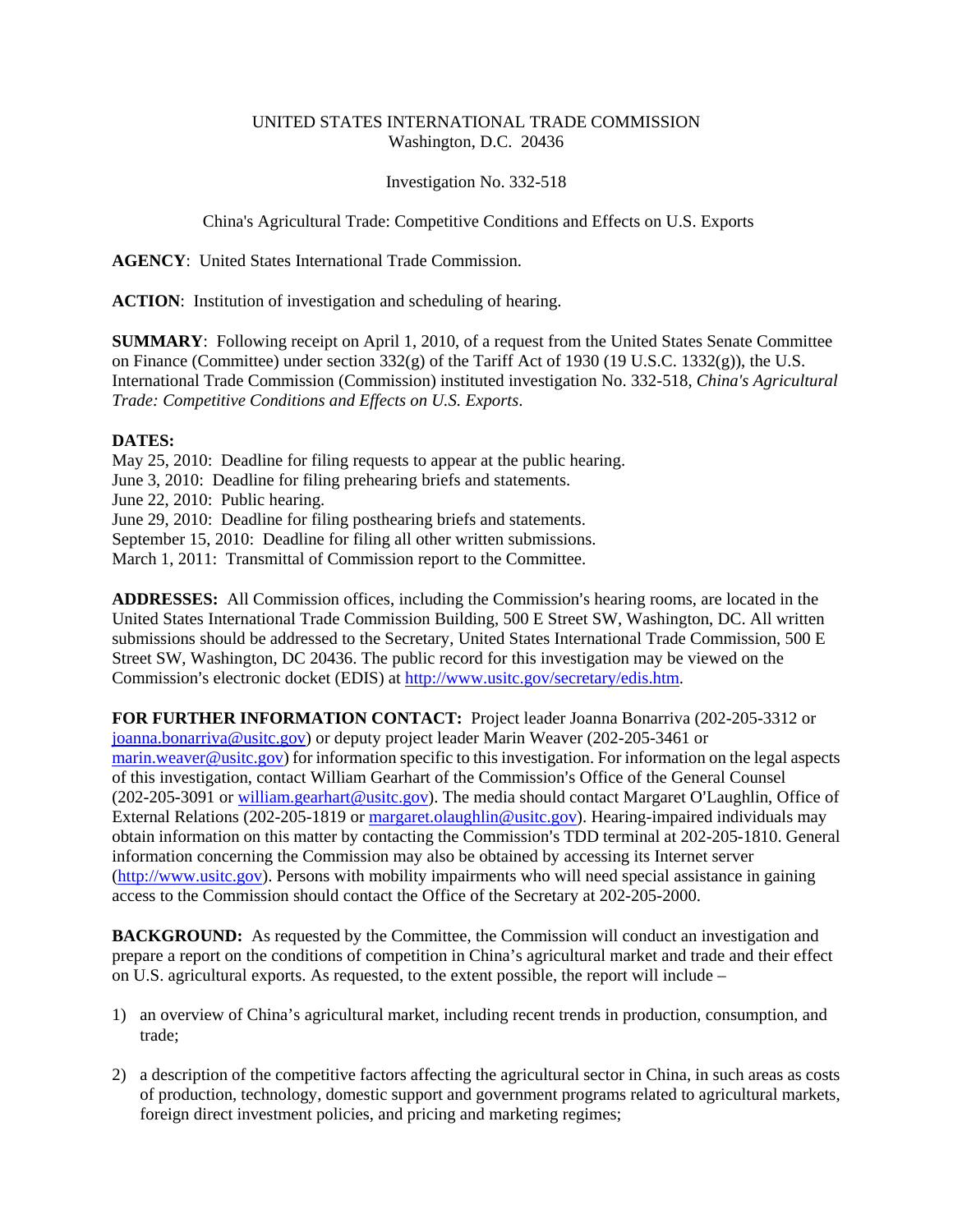- 3) an overview of China's participation in global agricultural export markets, particularly in the Asia-Pacific region and in those markets with which China has negotiated trade agreements;
- 4) a description of the principal measures affecting China's agricultural imports, including tariffs and non-tariff measures such as sanitary and phytosanitary measures and technical barriers to trade, and;
- 5) a quantitative analysis of the economic effects of China's MFN tariffs, preferential tariffs negotiated under China's free trade agreements, and China's non-tariff measures on U.S. agricultural exports to China and on imports from the rest of the world.

The Committee asked that the Commission's report cover the period 2005-2009, or the period 2005 to the latest year for which data are available. The Committee requested that the Commission deliver its report by March 1, 2011.

**PUBLIC HEARING:** The Commission will hold a public hearing in connection with this investigation at the U.S. International Trade Commission Building, 500 E Street SW, Washington, DC, beginning at 9:30 a.m. on Tuesday, June 22, 2010. Requests to appear at the public hearing should be filed with the Secretary no later than 5:15 p.m., May 25, 2010, in accordance with the requirements in the "Submissions" section below. All prehearing briefs and statements should be filed with the Secretary not later than 5:15 p.m., June 3, 2010; and all posthearing briefs and statements responding to matters raised at the hearing should be filed with the Secretary not later than 5:15 p.m., June 29, 2010. All hearing-related briefs and statements should be filed in accordance with the requirements for filing written submissions set out below. In the event that, as of the close of business on May 25, 2010, no witnesses are scheduled to appear at the hearing, the hearing will be canceled. Any person interested in attending the hearing as an observer or nonparticipant may call the Office of the Secretary (202-205-2000) after May 25, 2010, for information concerning whether the hearing will be held.

**WRITTEN SUBMISSIONS**: In lieu of or in addition to participating in the hearing, interested parties are invited to file written submissions concerning this investigation. All written submissions should be addressed to the Secretary, and all such submissions (other than pre- and post-hearing briefs and statements) should be received not later than 5:15 p.m., September 15, 2010. All written submissions must conform with the provisions of section 201.8 of the Commission's Rules of Practice and Procedure (19 C.F.R. 201.8). Section 201.8 requires that a signed original (or a copy so designated) and fourteen (14) copies of each document be filed. In the event that confidential treatment of a document is requested, at least four (4) additional copies must be filed, in which the confidential information must be deleted (see the following paragraph for further information regarding confidential business information). The Commission's rules authorize filing submissions with the Secretary by facsimile or electronic means only to the extent permitted by section 201.8 of the rules (see Handbook for Electronic Filing Procedures, http://www.usitc.gov/secretary/fed\_reg\_notices/rules/documents/handbook\_on\_electronic\_filing.pdf). Persons with questions regarding electronic filing should contact the Office of the Secretary (202-205-2000).

Any submissions that contain confidential business information must also conform with the requirements of section 201.6 of the Commission's Rules of Practice and Procedure (19 C.F.R. 201.6). Section 201.6 of the rules requires that the cover of the document and the individual pages be clearly marked as to whether they are the "confidential" or "nonconfidential" version, and that the confidential business information be clearly identified by means of brackets. All written submissions, except for confidential business information, will be made available for inspection by interested parties.